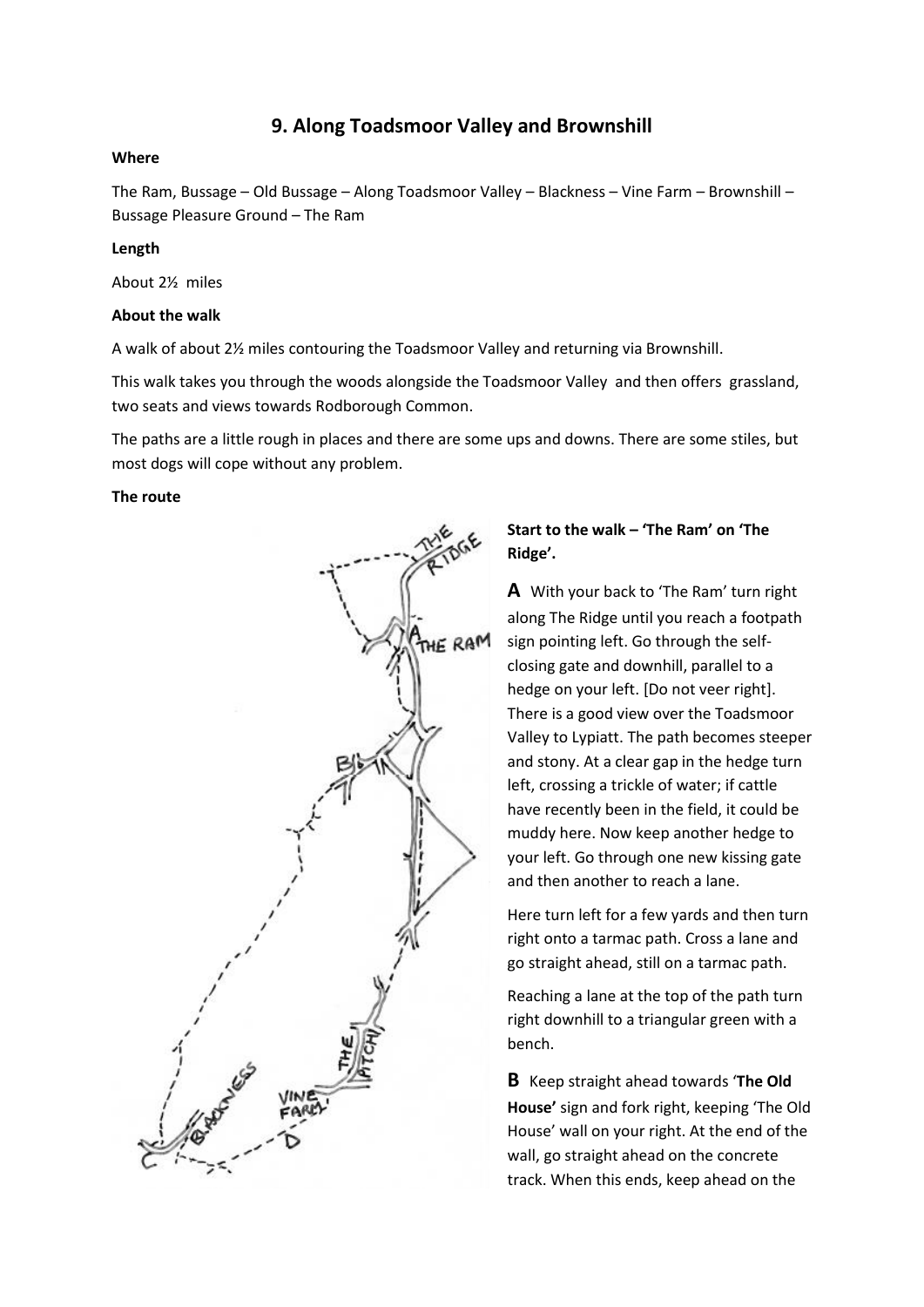grassy path which has a house wall on its right and then, at the corner of the house, turn right and arrive at a footpath sign.

Carefully descend to the bottom of the steps and bear left to cross a slab stile. Go ahead. Pass a new kissing gate on the left. Keep straight on.

After a while there is a slab stile which you cross and go straight on into a wood, the path becoming more distinct as you go on.

After crossing the next stile, go slightly left which takes you to a wooden gate.

Go through and turn right. You are walking above the gardens of 'Edgecombe House'.

The path eventually swoops right and comes down some steps onto a lane. This is **'Blackness'**.

**C** Turn left which is quite steeply uphill. You pass two barriers and two sets of bollards barring this road to traffic. It gives pause for wonder to consider that vehicles used to drive both ways here until comparatively recently.

At the second set of bollards, turn sharp right up a signposted footpath with a handrail.

Reaching a stile, go over and turn left on a clear path.

There will be a bench and, after the uphill, you may wish to take a rest.

At a junction of paths, take the left hand path, which continues uphill. There will be another bench and another rest opportunity.

**D** At the top of the slope there is a gate. Going through, continue straight ahead to a stile, cross this and turn left. 'Vine Farm' will be on your left.

At the road, turn right and take the first turning on the left 'The Pitch'. On this road you pass 'St. Michael's', St. Mary's', and 'St' Anne's', names which are reminders that these houses once belonged to a community of nuns who used to live in this part of Brownshill; but their numbers dwindled and the remaining nuns moved to another house away from the area.

At the T junction, turn right and then first left. When you reach a footpath on your right turn into this, which will take you through a gate into the Brownshill allotments. It is interesting to see what is being grown and how the crops are faring.

At the end of the allotments, you come out at a crossroads. Go across into the pleasure ground and walk along the left hand side to reach the community noticeboard.

Here you are back on '**The Ridge'** and now walk ahead along 'The Ridge', forking left along the road at Bussage Village Hall, to regain **'The Ram'.**

### **Route Description by Tessa Wood, Stroud Rambling Club**